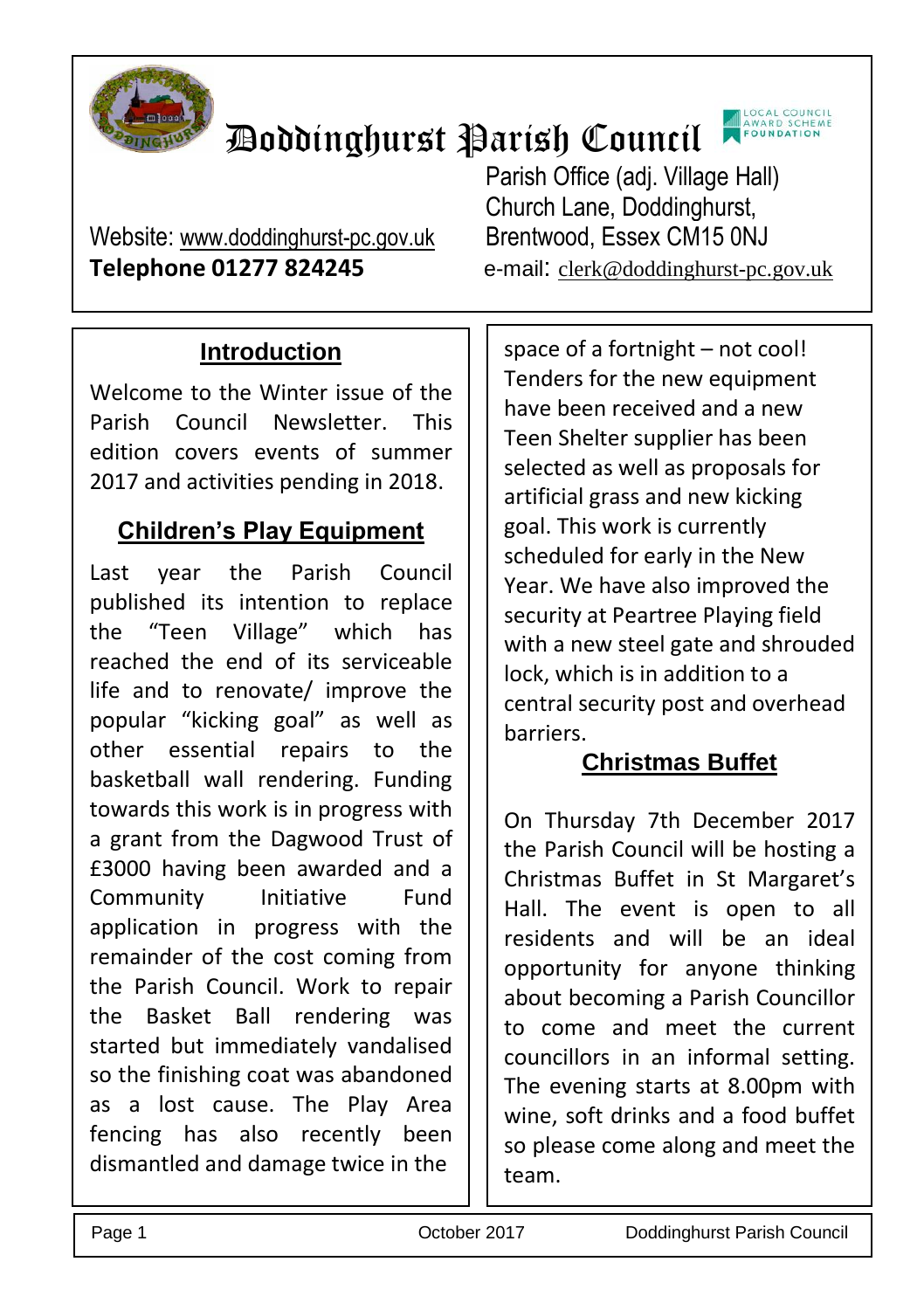#### **Parish Council Job Vacancy**

After 13 years in the job the Parish Clerk has decided to retire at the end of March 2018 and an advert for the post has been published in the Link. Anyone interested should contact the office for full details.

#### **Village Footpaths**

The Essex County Council Public Rights of Way Officer has posted notices to declare that Notices of Landowner Deposits have been made by a local farmer that relate a number of fields in the village. This does not affect the Definitive Map footpaths but an opportunity still exists for residents to have other unlisted footpaths in the village added to the Definitive Map of footpaths. This requires enough people to express that wish and form a body of evidence that the footpaths (which may now be closed or blocked) were once well used and should be retained. Once listed on the Definitive Map a footpath cannot be taken away or obstructed – although they can be diverted if good reason is given.

If you believe that previously existing, or currently unlisted footpaths, should be protected please contact the office where we hold the Definitive Map of footpaths in the Village.

#### **Local Development Plan**

The Parish Council continues to monitor the progress of the Borough Council's Local Development Plan which is now running to a much later timetable than previously envisaged. The government continues to raise the bar in terms of development requirements, which challenge the sustainability assessments and sets progress back by months every time the numbers change. How this will affect the villages in the Borough has yet to be announced.

#### **Village Bus**

The Parish Council continues to support the Village Bus service that runs trips to local venues at least once a month using local community buses. Although retired from the Parish Council Colin Enderby, continues to Chair the Committee that plan the trips, stalwartly supported by Gill Enderby. The timetable of the 2018 trips is published on the village notice boards, on the Parish Council website and in this magazine. It is non-profit making and the drivers are all qualified to drive the 14 seater minibuses we use. All journeys leave from the Village Hall car park and return the same day.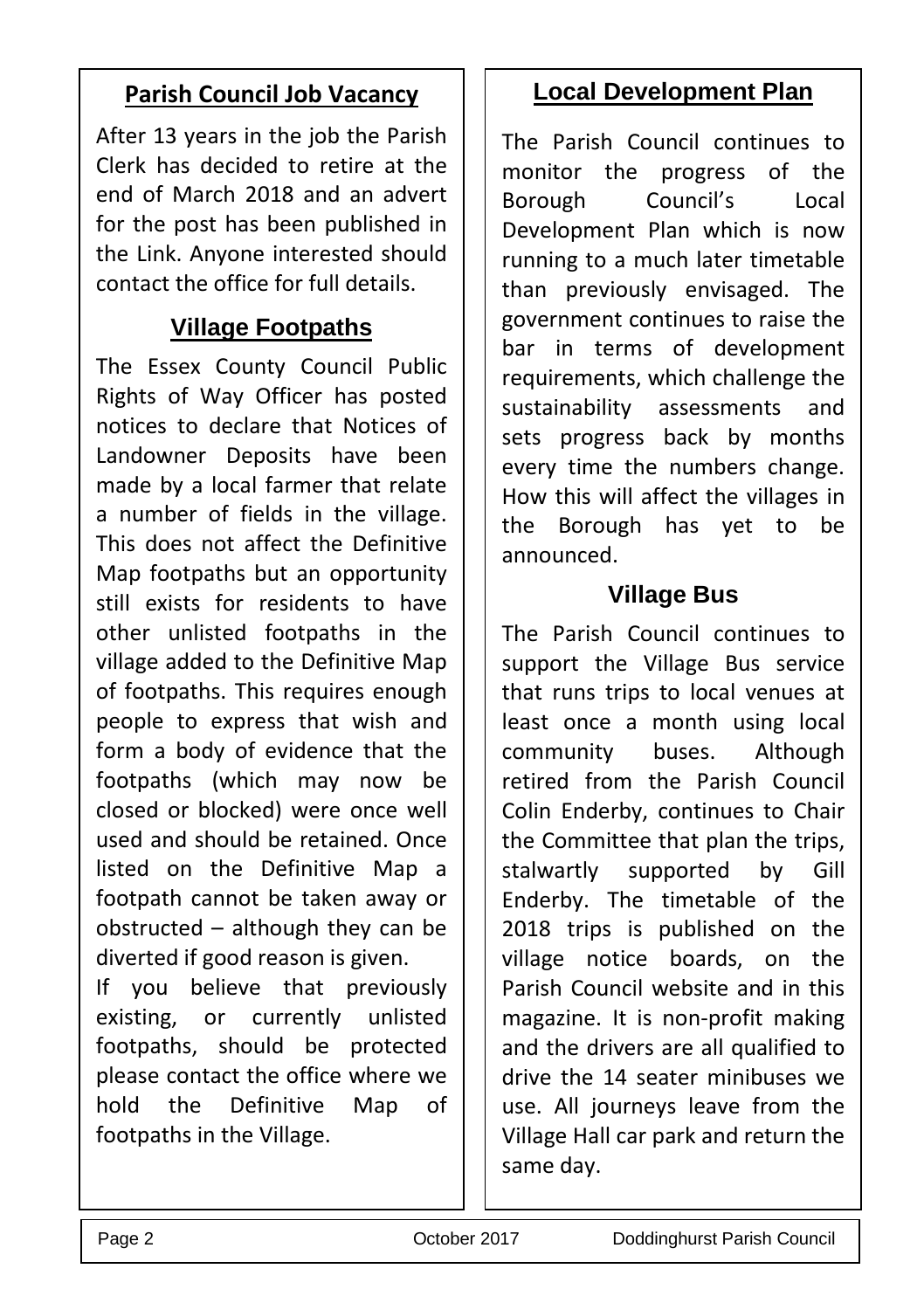#### **Village Flower Tubs**

Have you noticed the flower tubs dotted alongside the roads in the Village? The tubs were originally bought by the Parish Council but are stocked with plants at no cost to residents by Councillors who grow the plants themselves. So, we hope you enjoy them as you walk or drive by and that they brighten your day. However, if it we not for the local residents who take time to water the tubs during the summer the plants would not survive, so many thanks to all the people that take the time to do this for the benefit of all.

#### **Village Hall**

We would like to re-assure residents that the Village Hall opposite All Saints Church on Church Lane is fully functional and taking bookings. It is now under new management and anyone wishing to help and/or become part of the committee running the Hall should contact either Julia Le page or Debbie Dicker for more details. The Hall is a registered Charity that is independent of the Parish Council